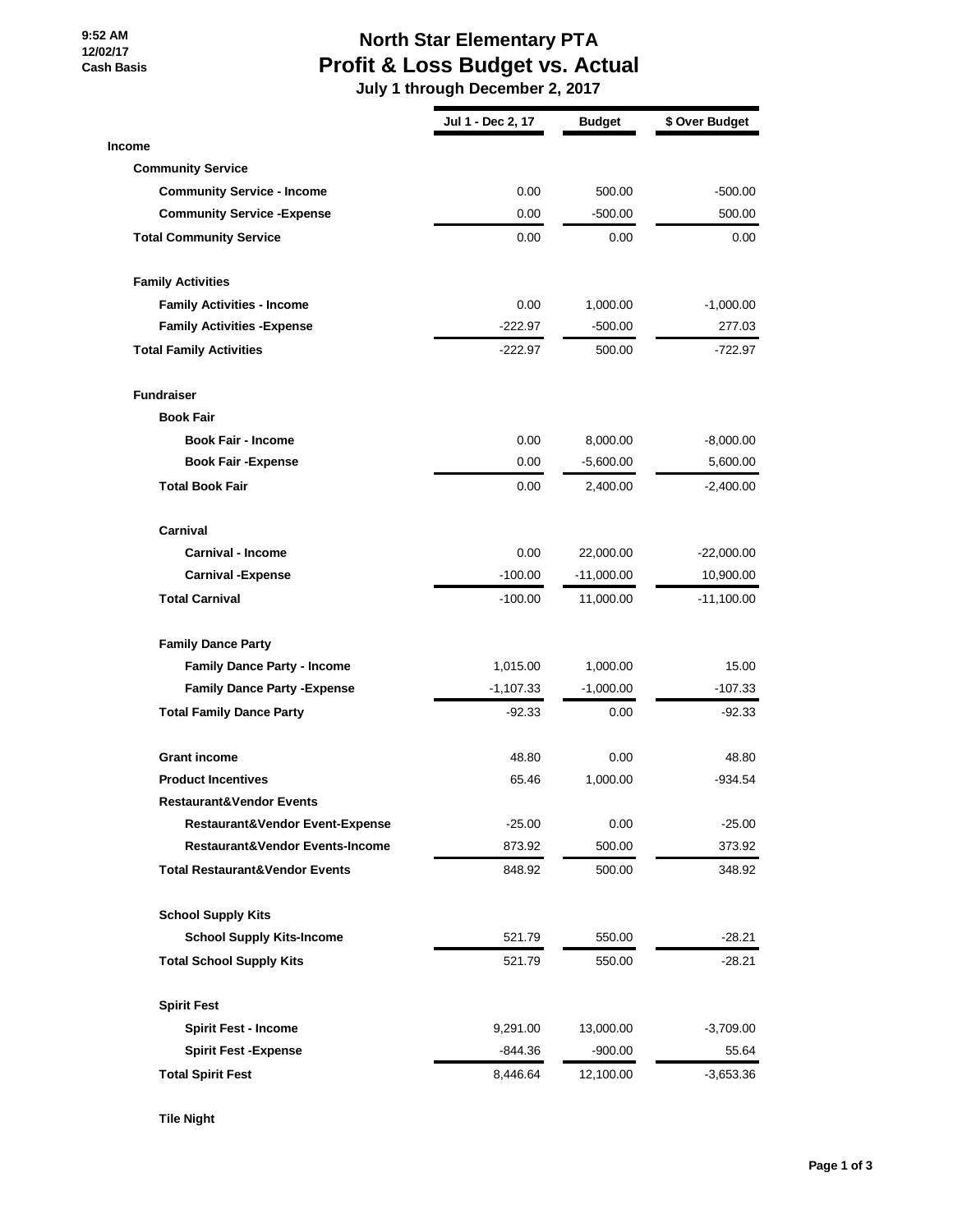## **North Star Elementary PTA Profit & Loss Budget vs. Actual**

 **July 1 through December 2, 2017**

|                                     | Jul 1 - Dec 2, 17 | <b>Budget</b> | \$ Over Budget |
|-------------------------------------|-------------------|---------------|----------------|
| <b>Tile Night - Expense</b>         | $-2,247.46$       | $-1,250.00$   | -997.46        |
| Tile Night - Income                 | 1,568.00          | 1,500.00      | 68.00          |
| <b>Total Tile Night</b>             | -679.46           | 250.00        | -929.46        |
| <b>Total Fundraiser</b>             | 9,059.82          | 27,800.00     | -18,740.18     |
| <b>Interest Income</b>              | 0.63              | 1.00          | $-0.37$        |
| Membership                          |                   |               |                |
| Membership - Income                 | 3,195.00          | 2,500.00      | 695.00         |
| <b>Membership - Expense</b>         | $-1,649.00$       | $-1,300.00$   | $-349.00$      |
| <b>Total Membership</b>             | 1,546.00          | 1,200.00      | 346.00         |
| <b>Spirit Wear</b>                  |                   |               |                |
| <b>Spirit Wear - Income</b>         | 3,757.75          | 6,000.00      | $-2,242.25$    |
| <b>Spirit Wear -Expense</b>         | $-1,266.45$       | $-4,600.00$   | 3,333.55       |
| <b>Total Spirit Wear</b>            | 2,491.30          | 1,400.00      | 1,091.30       |
| <b>Staff Appreciation</b>           |                   |               |                |
| <b>Staff Appreciation - Income</b>  | 1,020.00          | 1,000.00      | 20.00          |
| <b>Staff Appreciation - Expense</b> | $-439.95$         | $-2,105.00$   | 1,665.05       |
| <b>Total Staff Appreciation</b>     | 580.05            | $-1,105.00$   | 1,685.05       |
| Yearbook                            |                   |               |                |
| Yearbook - Income                   | 0.00              | 8,500.00      | $-8,500.00$    |
| Yearbook - Expense                  | 0.00              | $-7,000.00$   | 7,000.00       |
| <b>Total Yearbook</b>               | 0.00              | 1,500.00      | $-1,500.00$    |
| <b>Total Income</b>                 | 13,454.83         | 31,296.00     | -17,841.17     |
| Expense                             |                   |               |                |
| <b>Academic Competition</b>         |                   |               |                |
| <b>National Geography Bee</b>       | 145.00            | 145.00        | 0.00           |
| <b>Science Olympiad</b>             | 0.00              | 25.00         | $-25.00$       |
| <b>Spelling Bee</b>                 | 183.50            | 183.50        | 0.00           |
| <b>Total Academic Competition</b>   | 328.50            | 353.50        | $-25.00$       |
| <b>Charitable Assistance</b>        | 0.00              | 500.00        | $-500.00$      |
| <b>Copy/Printing</b>                | 0.00              | 500.00        | $-500.00$      |
| <b>Field Day</b>                    | 0.00              | 250.00        | $-250.00$      |
| <b>Fifth Grade Activities</b>       | 0.00              | 1,200.00      | $-1,200.00$    |
| <b>Garden Committee</b>             | 0.00              | 500.00        | $-500.00$      |
| <b>Health and Wellness</b>          | 0.00              | 200.00        | $-200.00$      |
| <b>Instructional Support</b>        | 786.25            | 2,500.00      | $-1,713.75$    |
| Insurance                           | 215.00            | 215.00        | 0.00           |